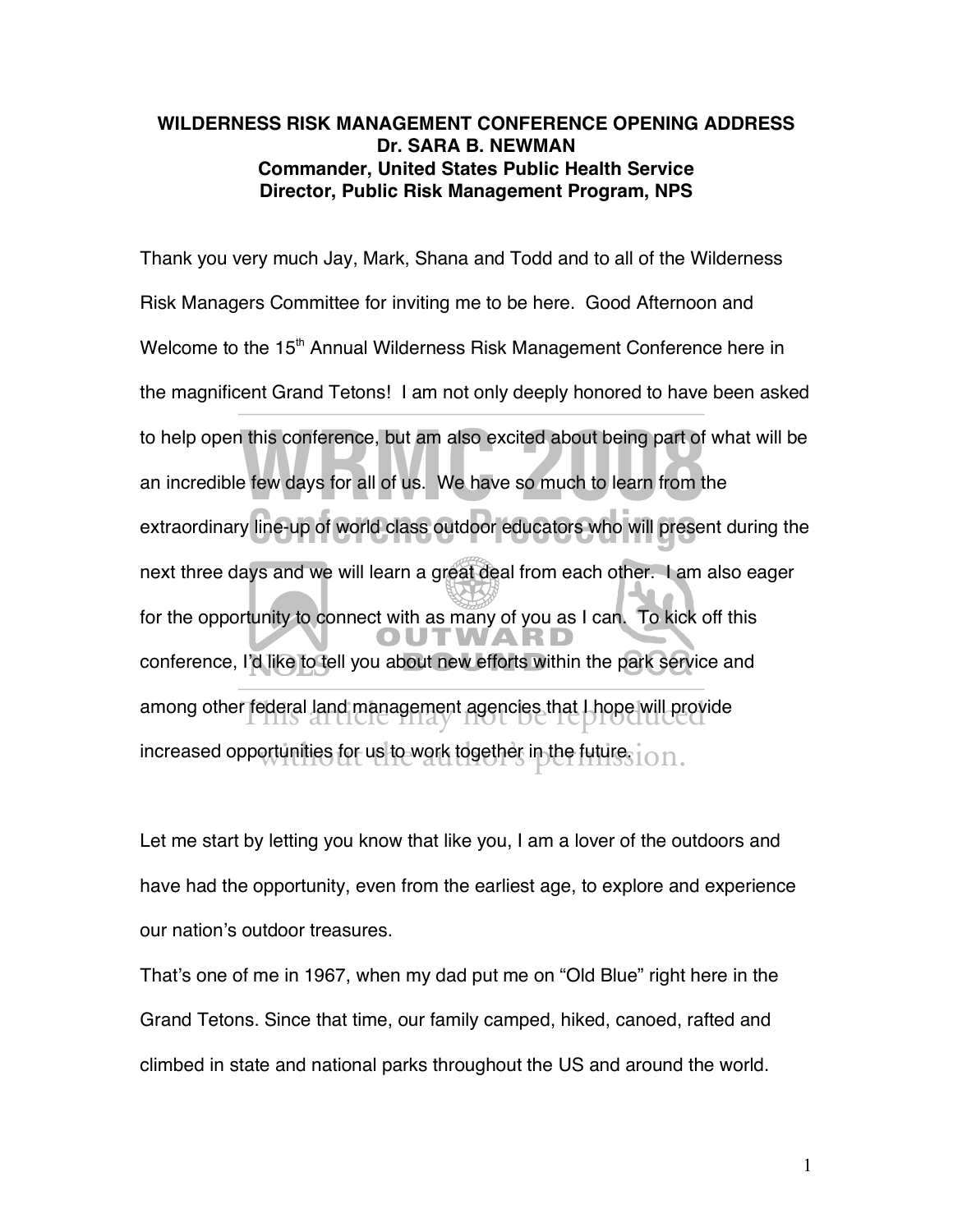And now my three children's favorite pastimes are to camp and explore in the outdoors. There is nothing more uplifting for the human spirit and building of character than experiencing the wonders, the challenges and yes, even the risks of the wilderness. This is why it is so exciting for me to work for our National Parks- because I adore them so much.

I came to the National Park Service nearly two years ago by what I think was terrific timing and perhaps luck. I am a member of the Commissioned Corps of the United States Public Health Service, one of our nation's seven uniformed the United States Public Health Service, one of our nation's seven uniformed services. The PHS Commissioned Corps has one of the longest standing relationships with the NPS than with any other federal agency – this relationship began in 1918 when the NPS' first public health service officer brought his portable lab out to Yellowstone to test the drinking water. Today there are more than 40 Public Health Service officers with the Department of Interior working in disciplines such as environmental health, industrial hygiene, hazardous materials management and in my case, injury epidemiology, among other areas. Epidemiology is the study of patterns of factors affecting the health and illness or injury of populations. It serves as the foundation of public health and preventive medicine. Epidemiologic methods are used to identify risk factors for disease or injury to determine prevention and treatment approaches. While use of epidemiologic methods in infectious diseases, like West Nile Virus or Salmonella outbreaks are well known, there is a growing body of work and literature in the **e PHS Commissioned Corps has one of the longest state** 

2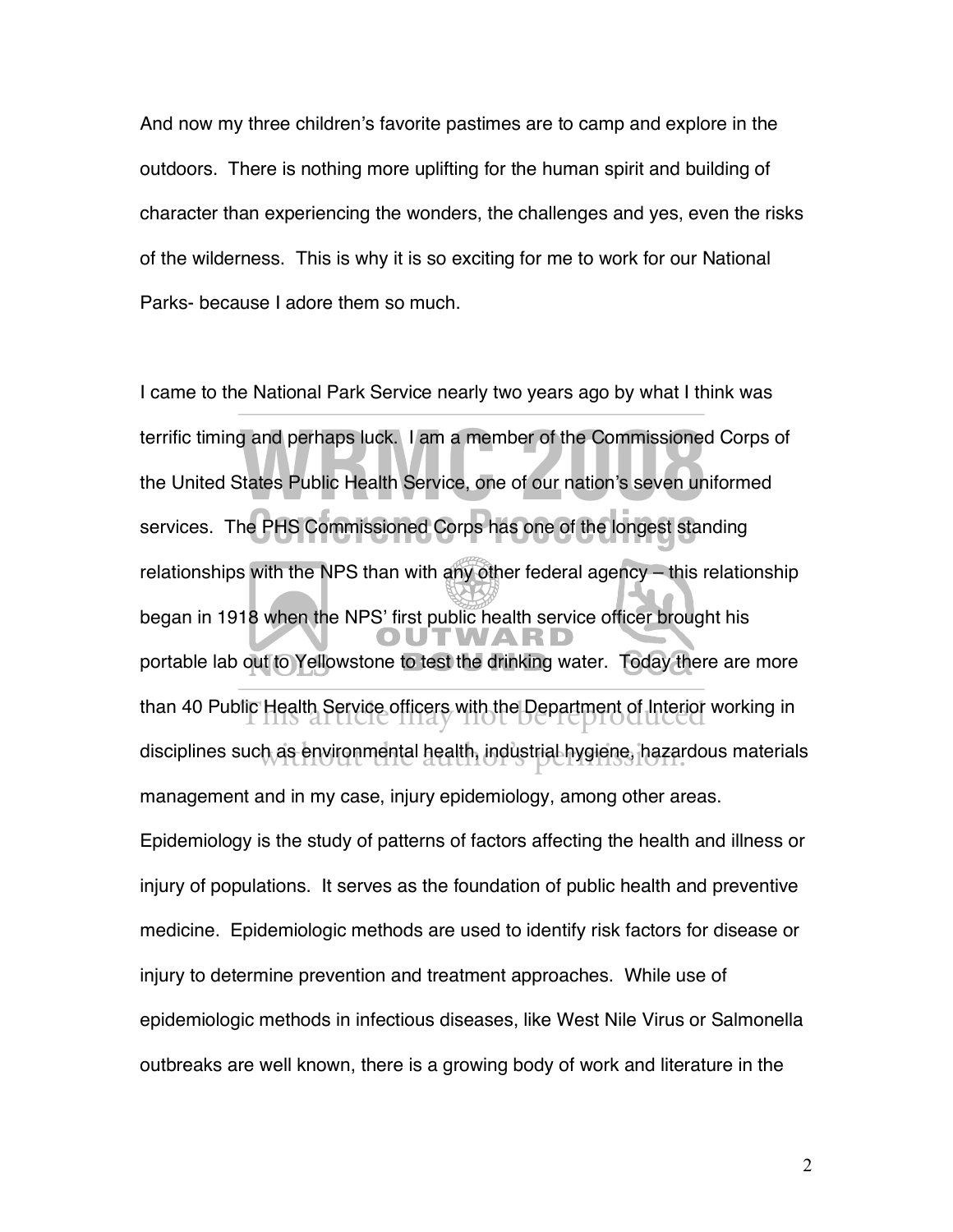field of injury. And injury events, like infectious diseases and even chronic diseases, are not random. For an epidemiologist this is critical. When an event is NOT random, but patterned, we can study it. We can look at causal factors and do something about it. There are many examples where clustered injury episodes (trauma from car crashes, infant poisoning, head trauma due to bike crashes) have been mitigated or prevented with interventions like seatbelts, childproof caps, and helmets. And it is also well understood that injuries place a serious burden on our population in the United States and worldwide. The leading cause of death in people age 1-44 in the United States is unintentional injuries. **Conference Proceedings** den on our population in the United States and worldwide.<br>Se of death in people age 1-44 in the United States is unit

One of our most popular Surgeon Generals, C. Everett Koop once said about childhood injuries "If a disease were killing our children at the rate unintentional injuries are, the public would be outraged and demand that this killer be stopped".

## This article may not be reproduced

So I already understood the importance of injury prevention as a public health servant when I came to the park service. I was brought to NPS with a mandate to initiate a first-ever science-based, systematic and comprehensive public risk management program to help parks in their efforts to prevent visitor injuries.

The timing for me to begin this effort is no coincidence. Since Mary Bomar took the reigns as Director of the National Park Service in October 2006, she has taken safety seriously at our parks – Last year she established a Safety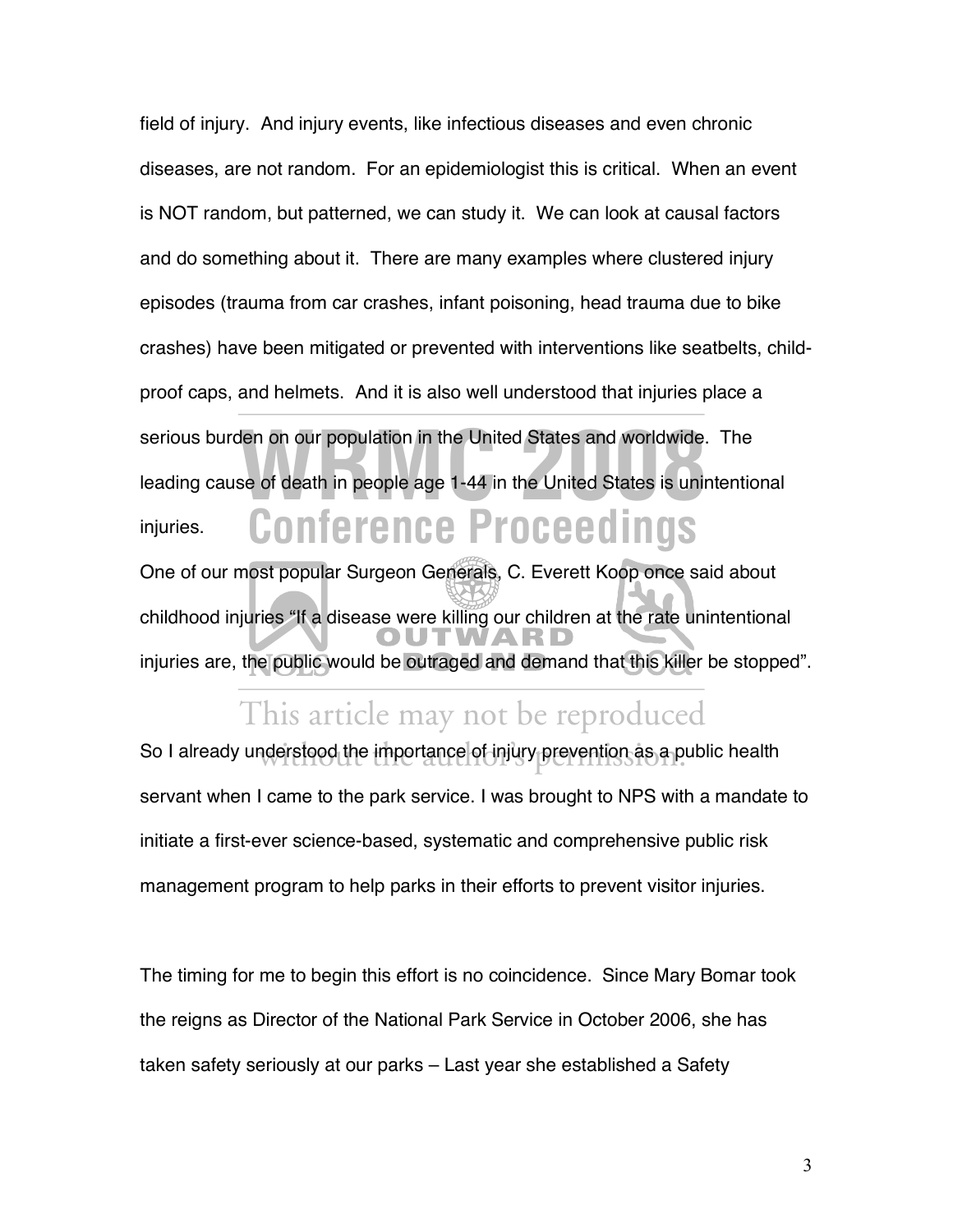Leadership Council, to deliver and sustain an effective safety strategy for the NPS. This SLC is comprised of a broad representation of NPS staff as well as representation from the highest levels, including two Associate Directors and two Regional Directors. In a memo to all employees sent in July of 2007 Mary Bomar stated:

"Safety must be integrated as a leadership practice and become part of our culture, and not viewed as an isolated program or initiative. A culture change of<br>this magnitude demands vision and credibility from the top down, and will not this magnitude demands vision and credibility from the top down, and will not succeed without the visible commitment of NPS leadership." Along with this commitment has been support by our Director for an escalating grass roots effort within our parks to bring concepts of Operational Risk Management to the highest levels of management within the park system. So the timing is ripe for enhancing our efforts in both employee and visitor risk management in our parks.<br>The reproduced out the visible commitment of NPS leadership." Along without the author's permission.

You know, if you were fortunate to participate in this conference last year in Banff, Canada, you also had the opportunity to hear from Dave Uberuaga, who gave the key note address. Dave, the superintendent of Mount Rainier, a 33 year public servant, a passionate conservationist and a courageous guard of visitor access said something important about visitor safety management that I want to draw on. He said: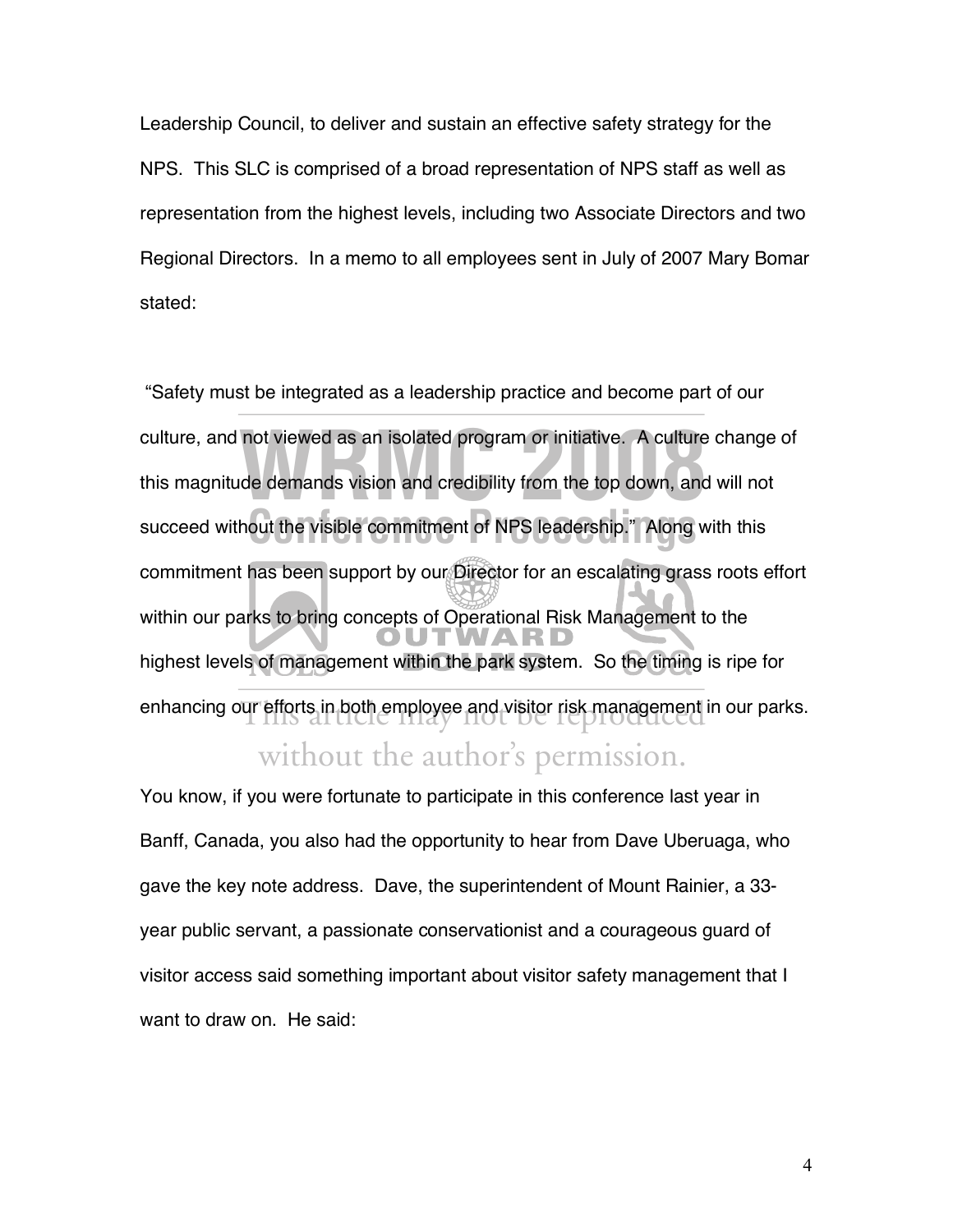"Visitor safety management principles tell us that the more structured and comprehensive approach we take to identify hazards, mitigating them ourselves to the greatest extent possible, and then training/ informing/educating our visitors to understand the residual risk and mitigate it further themselves, the better success we will ultimately have. The real balancing act for the national park system is that age old fear of signs and handrails installed everywhere."

In this important statement, Dave summed up the vision of the public risk management program I am working to establish. To begin a new program it was important for me to do two things first: 1) learn from the rich experience of our park staff who have been managing our parks, and 2)understand the burden of the injury problem in our parks me to do two things first: 1) learn from the rich experie Trant statement, Dave summed up the vision of the public<br>ht program I am working to establish. To begin a new pro

Early this year; I administered a web-based survey sent to about 300 parks to be learly in the state of the produced completed by Chief Rangers to learn about their park's experience, perspective and views on what kind of program components they want to enhance their efforts to prevent visitor injuries. We had an 86% response rate, and survey results have provided great insight and information that have informed the design of this program. The value of this input cannot be overstated — just to give you a sense. Of the 255 survey respondents, the average length of employment is 24 years! Combined, the respondents bring more than 6,000 years of experience.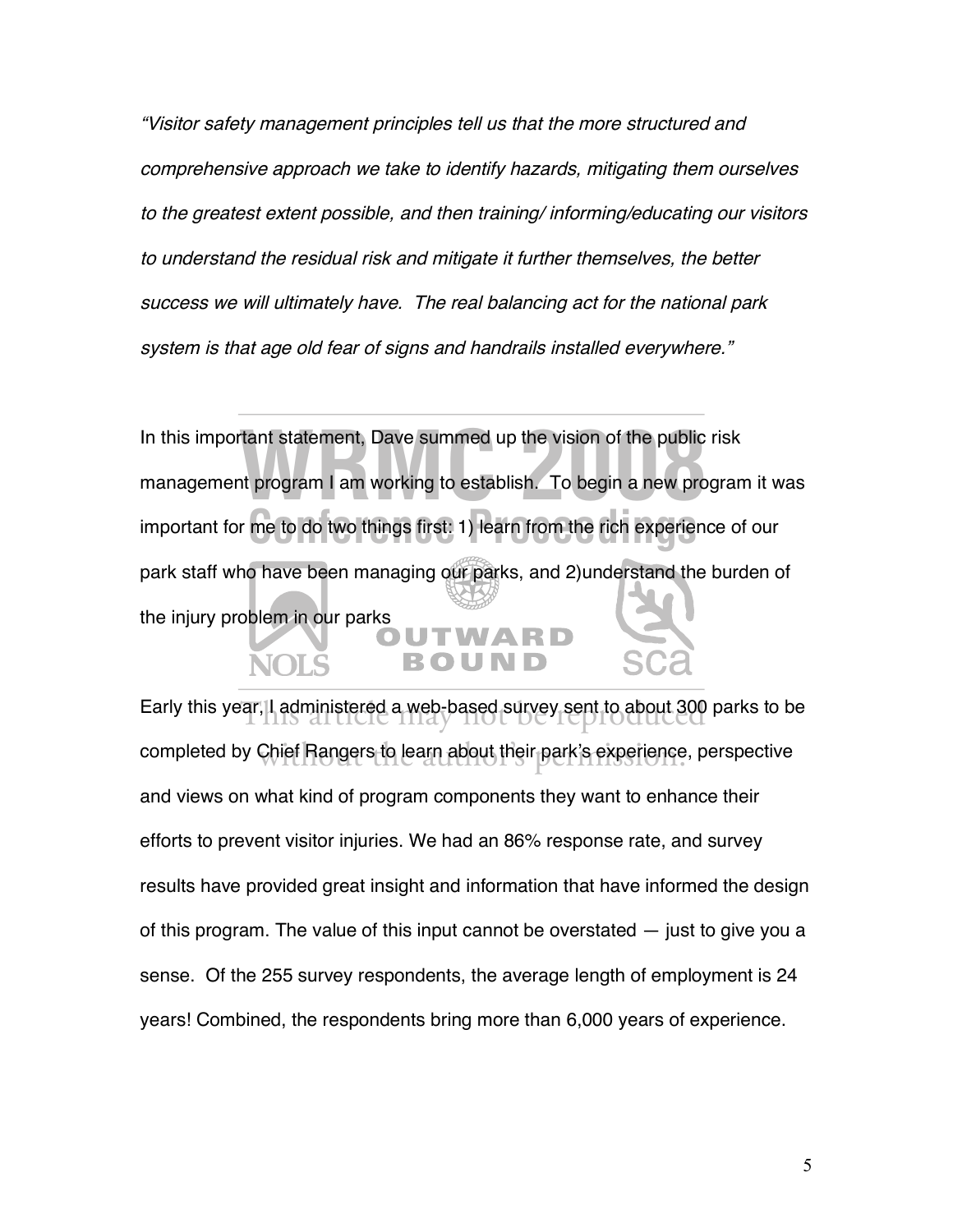Along with this survey, a continued dialogue with our staff will serve to inform this program.

To understand the scope of the injury burden I needed to know how bad it is. That is how many people are getting injured and dying in our parks? Who are these people? When and where is this happening? Why are people getting injured?

Well we all know that there have been fatalities in our parks and there have been enough fatalities to fill the pages of several books. But because our park system does not have a centralized, systematic data collection system, it is not possible to answer all the questions. But with the varying systems we do have I can share with you the limited picture of the scope of the problem. **e** a centralized, systematic data collection system, it is where have been fatalities in our parks and there<br>lities to fill the pages of several books. But because our parts

From NPS data we know that on average three visitors die in our parks every little and the reproduced week and about 12 are seriously injured every day due to unintentional injuries. We also know from these data that that most injury events (90%) are reported by  $\sim$ 55 parks. This is important to assist us in targeting efforts.

In terms of rate of injury and death in our parks, the following slides show the injury rates by visitor days in 11 parks with the highest injury rates – when comparing all parks with a reported 50 or more injuries in 2007. These rates allow us to compare parks to each other and you can see that in parks where there are many cars coming through, (parkways) you have short visitation but a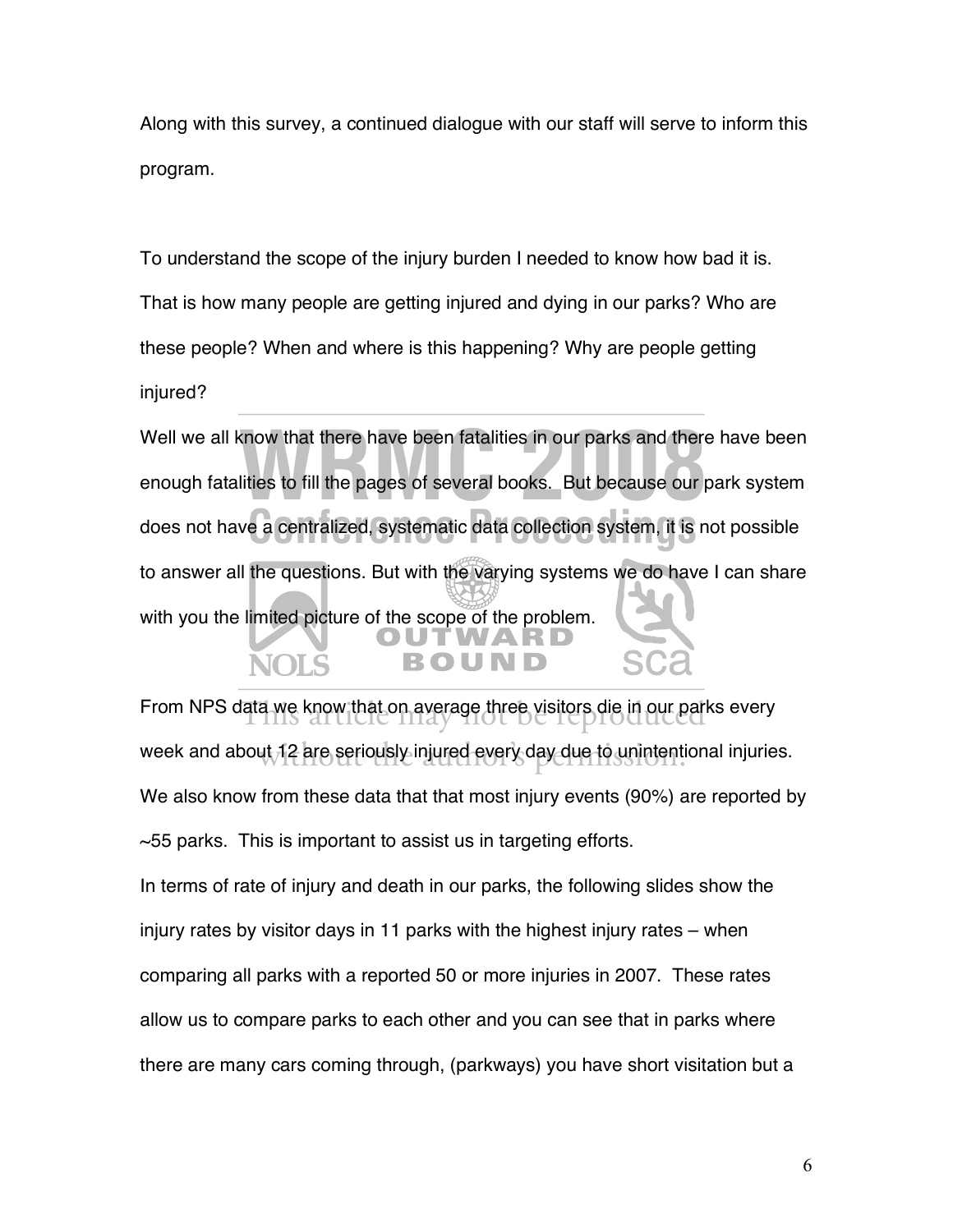high accident potential, therefore the rates are high. Baltimore Washington Parkway and GW Parkway, Rock Creek park, likely motor vehicle related injury. The fatality slide compares the fatality rate in the 11 parks with a reported 5 or more deaths in one year. Both of these slides take into account a more refined exposure potential through use of visitor days rather than total visitation.

Using another data source, our park Morning Report provides additional detail on fatalities. In 2007 of the 131 unintentional fatalities reported, more than one quarter (26%) were due to Motor Vehicle Crashes. Of the non motor vehicle, recreation related injuries, 76% of victims were male and the median age of victims was 38 years old. ated injuries, 76% of victims were male and the medial 2007 of the 131 unintentional fatalities reported, more the<br>
weight of Motor Vehicle Crashes. Of the non motor<br>
weight of Motor Vehicle Crashes. Of the non motor

## TN

When looking at these data broken down, we see that Driving, swimming and hiking were the three leading activities of fatal injuries in 2007 according to these<br>This article may not be reproduced data reported without the author's permission. And drowning was the leading cause of death during the reporting period

followed by motor vehicle crashes and falls. While the fatality data are important, it would also benefit our understanding of the problem if we had more detailed data on injuries that do not result in death. Death data are just the tip of the iceberg.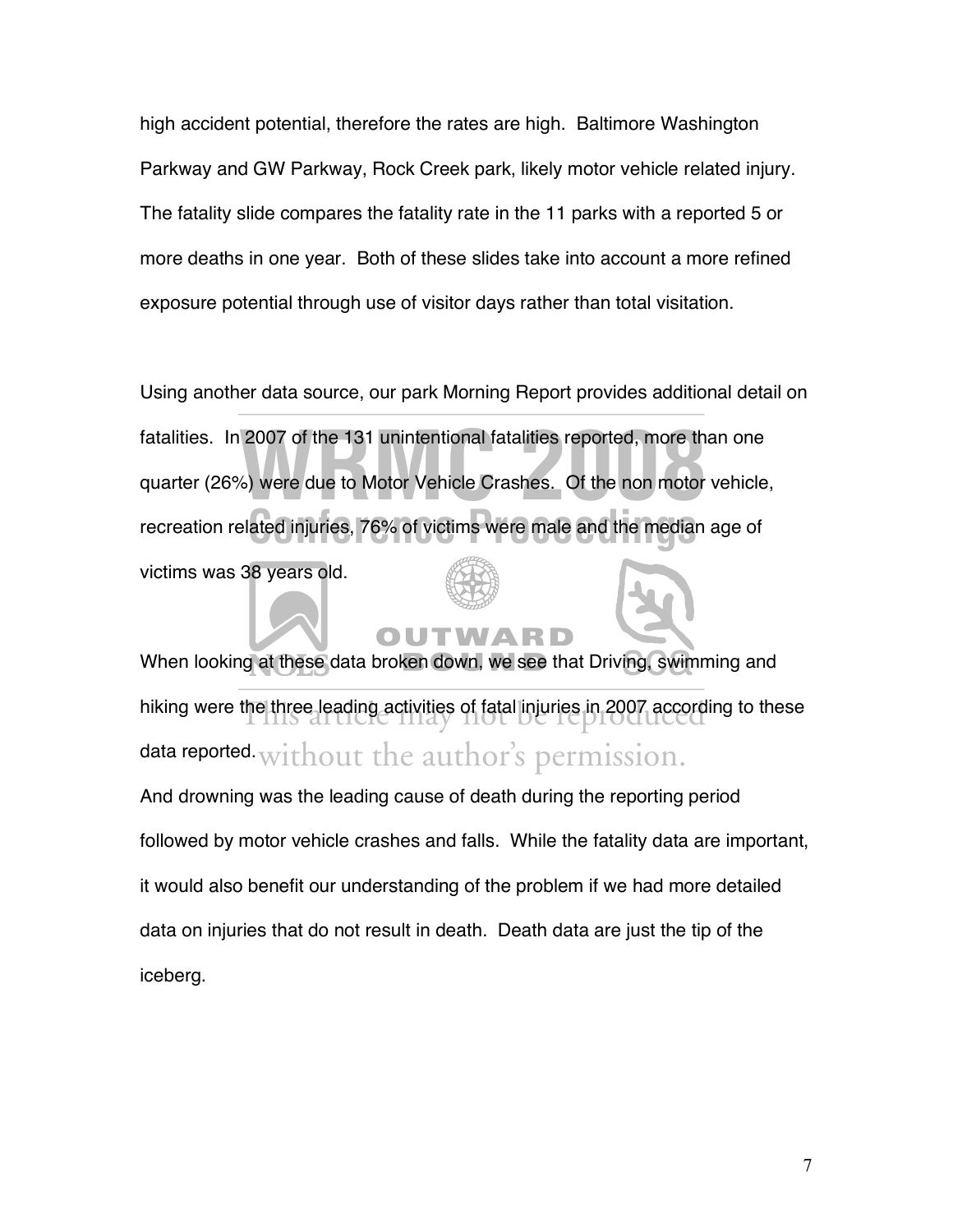Data from our Search and Rescue and Emergency Services provide additional insight about the burden of injury. In 2007 our Park EMS services responded to nearly 15,000 incidents costing more than \$1.5 Million dollars. Our Search and Rescue teams throughout the park service responded to more than 3,500 incidents costing more than \$5 million dollars. And it is these incidents, where risks our visitors take put our own employees at great risk.

## **WHY DO PEOPLE GET INJURED?**

Well some people may assume that it is the high risk adventure activities – the technical climbing that gets people hurt. But this is not necessarily the case. In fact people are getting injured for a broad range of reasons. As shown in the data presented earlier, driving is a main cause of fatality and alcohol has been a factor in many incidents. But in other cases it is a matter of not appreciating the risk -- not adhering to park restrictions that protect the natural and human is an interesting of the natural and human resource. But what is clear from the literature, is that signs are not the most effective way of influencing behavior. In the park, even guard rails are not effective deterrents, even the most obvious risks do not deter some of our park visitors. One of the most recent phenomena, perhaps within the past 5-10 years, is the cell phone use. Here is just one example pulled from many. In Big Cyprus the couple's source of security was the cell phone. In this report, the couple brought no food, no water, no compass and made no efforts to learn about the road conditions before coming to the park. This example underscores a growing bing that gets people hurt. But this is not necessarily the **EOPLE GET INJURED?**<br>Deople may assume that it is the high risk adventure activ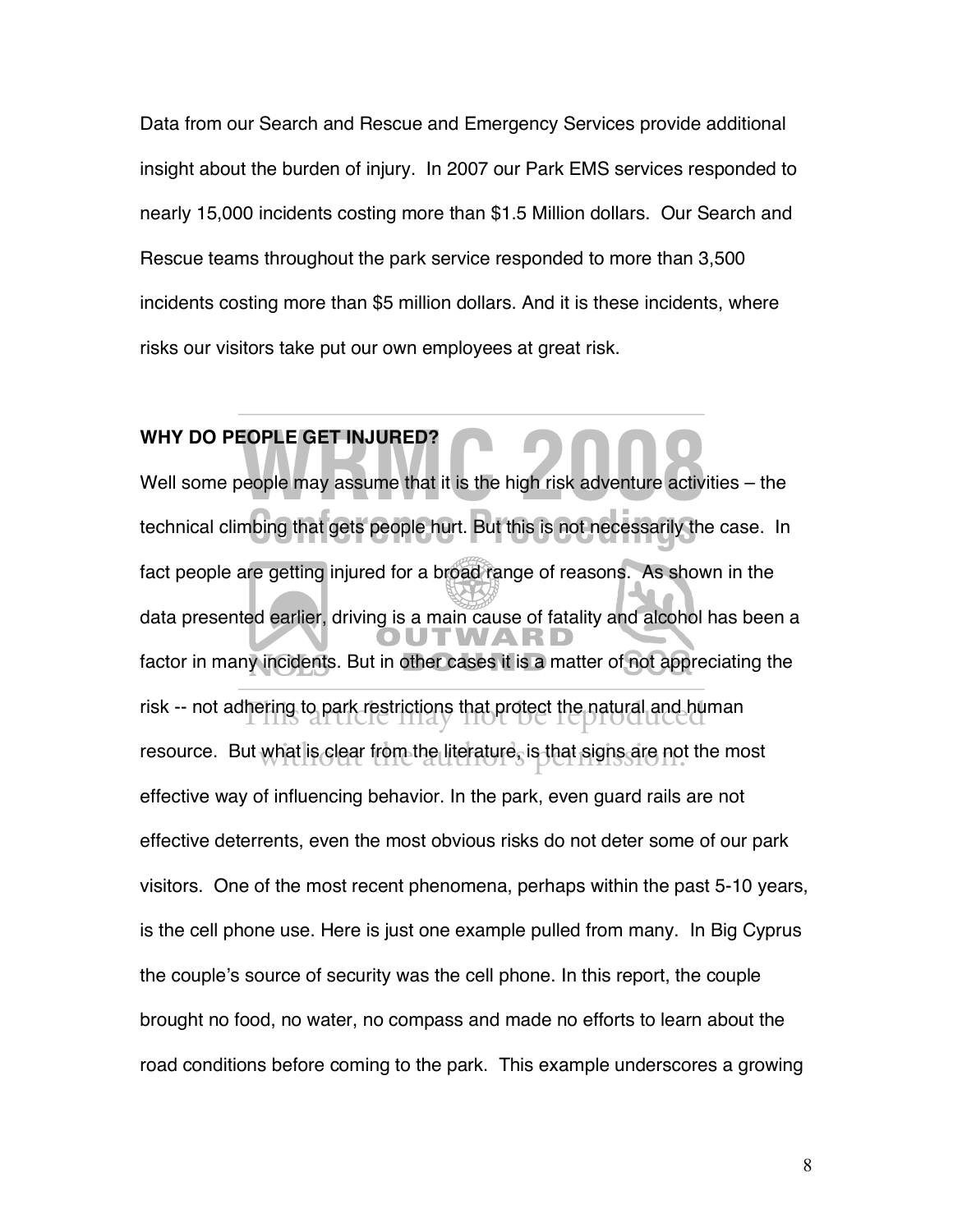concern that with better technology people tend to rely less on their own resourcefulness and more on technology.

In the case of the Hechts, who represent many tragic incidents both before 1970 and since, of a heart-breaking loss of a child. Only a bit after this picture was taken, 10 year old Andy lost his footing when scurrying on the path in Yellowstone and fell into a thermal pool. He may have not seen the path when he was engulfed in steam. This changes lives. But instead of holding bitter feelings, Andy's parents, Jim and Amy Hecht, spoke up about safety issues in parks to Congress, to the media and to park leadership. Their efforts established a dozen regional safety managers in our parks. They also established a foundation in their son's name to give an annual \$2000 award to parks that demonstrate effective risk management and injury prevention efforts in their park. They have awarded more than \$20,000 to parks since this effort began in 1990. Amy and awarded may all the reproduced Jim, now in their, 80s, have met every director in our park since 1970, including our current director this past June. the media and to park leadership. Their efforts establi d in steam. This changes lives. But instead of holding bints, Jim and Amy Hecht, spoke up about safety issues in

Exposure to carbon monoxide poisoning on boats or swimming near boats is another tragic cause of injury and a "silent killer" that can end a life within minutes no matter the age or sex of the victim. Seven year old Megan died last year in one of our parks swimming behind a houseboat after exposure to CO. These are only two of the many faces of victims who have quickly lost their lives from a very preventable exposure. We need to learn about the true burden of this problem.

9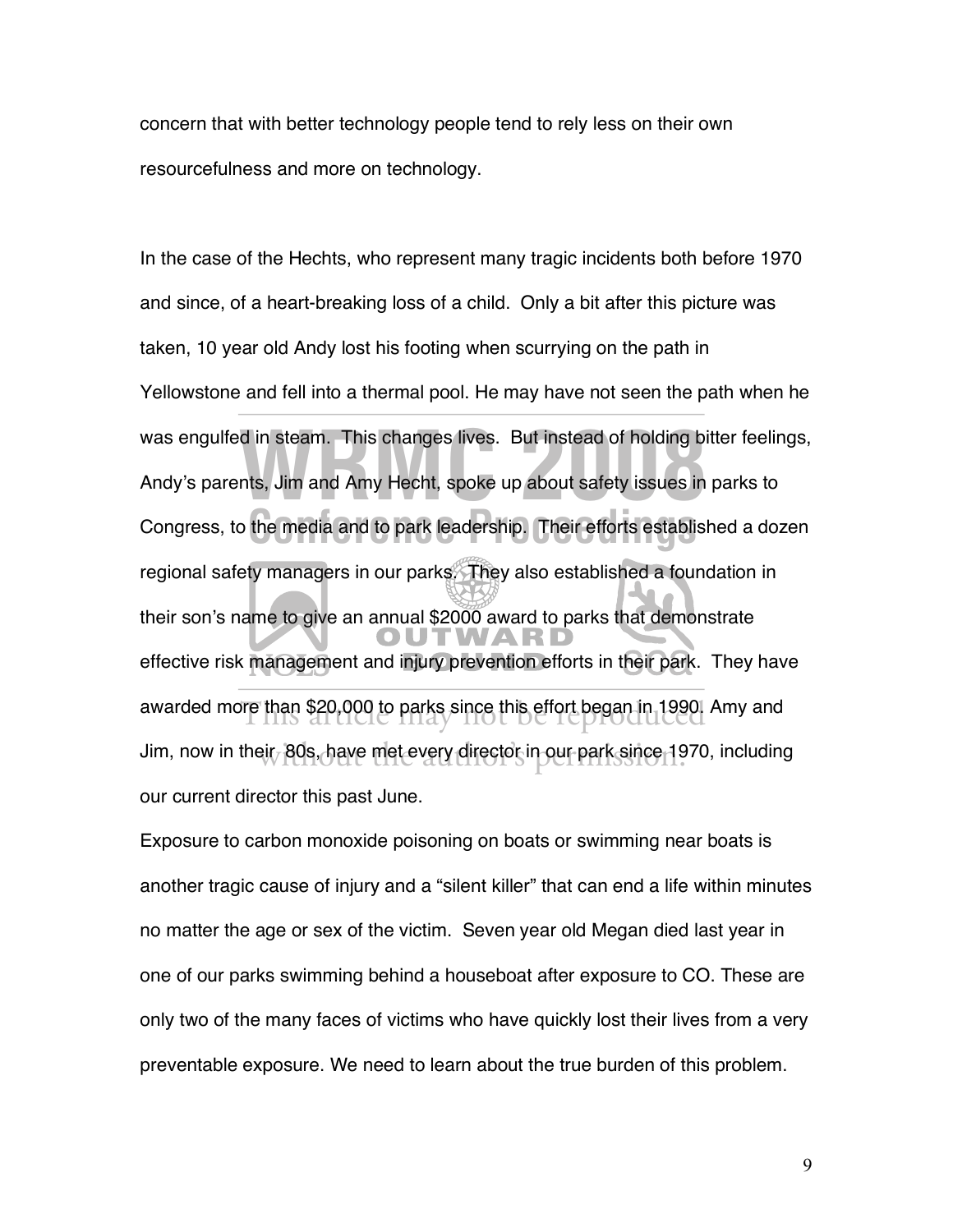### **WHAT IS BEING DONE TO PREVENT INJURIES?**

The work you all do is a major contribution to preventing park injuries! Your programs build interpersonal and leadership skills in our youth, teach youth about conservation and environmental service and enhance critical thinking and problem solving capacities. The risk management techniques you imbed in your programs have and will continue to prevent thousands of injuries and deaths on our federal lands. Were it not for these program, I know we would see a MUCH higher number and rate of injury. Your participation in this conference to update and refine your approaches and techniques will continue to save lives as you build future outdoor leaders, educators and stewards of our national treasures. ur approaches and techniques will continue to save live ands. Were it not for these program, I know we would see<br>Der and rate of injury. Your participation in this conference

Signs, guard rails, brochures provide some protection but there must be a balance. When tragic deaths occur in parks, our park staff is often compelled to put up more signs, guard rails, warnings and close access. In Dave Uberuaga's presentation last year, he spoke eloquently about the very difficult decisions park managers must make alone, balancing protection of the natural resource, protection of the visitor, and keeping parks accessible to our users.

In addition to your critical role, our park staff has also initiated innovative efforts to mitigate injury in our parks.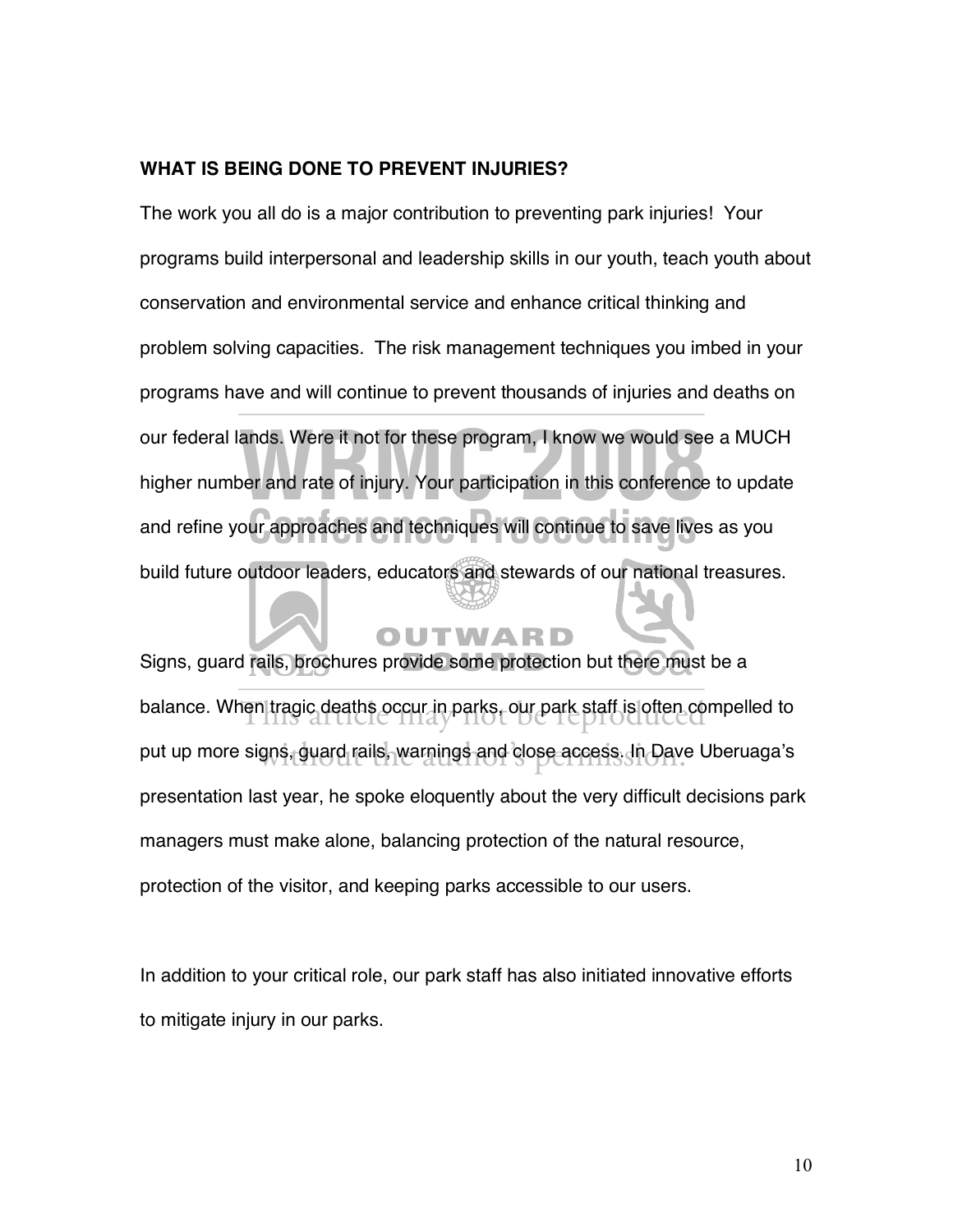I have just a few examples. Blue Ridge Parkway used an epidemiologic approach to address the high number of motor vehicle crashes on the parkwaythey collected person, place and time data on crashes and when these data helped them pinpoint the location and time of the events they addressed each problem systematically. For example, when the data revealed a high number of motorcycle crashes in one particular location they placed an oversized, eyecatching sign. This initiative resulted in several fatalities per year to none. They also created brochures to distribute, randomly stopped driver to educate about<br>road safety and put more officers out on the parkway during the months and road safety and put more officers out on the parkway during the months and times when they identified most crashes were occurring. Their continued data collection has shown a continued drop in crashes since they initiated their efforts. hey identified most crashes were occurring. Their conti

Another effective data-driven effort by our parks was Grand Canyon's "Hike Smart" initiative in which, in addition to developing aggressive signage, they see they contain the state of the state of the state of the state of the state of the state of the state of the state of the state of the state placed rangers at key locations on the danyon to discourage hiking at high-risk times of day and to educate the visitors about the importance of carrying sufficient water. This effort resulted in a significant drop in heat stress incidents.

Another example comes from Glen Canyon last year when the park put an immediate stop to injuries occurring among visitors who were using a kite tube. The kite tube riders were being pulled at 25-35 miles per hour (mph) with a head on or quartering wind. The tubes would rise uncontrollably 15-25 feet in the air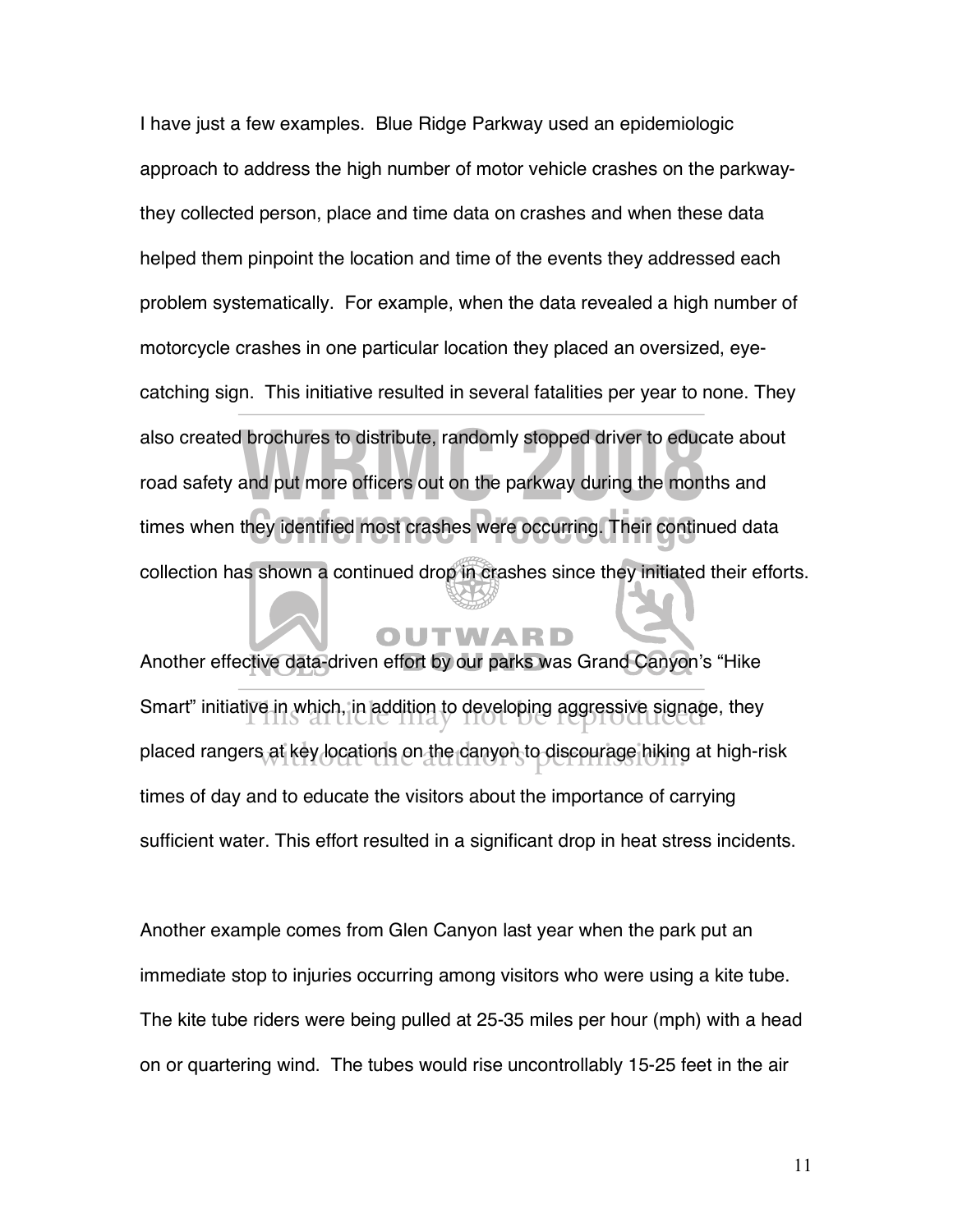and immediately invert and accelerate back into the water. The combined forward speed of the boat plus the additional accelerated downward speed was driving victims into water at speeds near 50+ mph. All victims were using the kite tube as directed when they experienced these incidents. The injuries seen are consistent with deceleration impact events that cause such injuries as internal trauma, punctured lungs, and cervical fractures.

In immediately prohibited the use of these devices in their<br>ting associations, local jurisdictions and other parks about Glen Canyon immediately prohibited the use of these devices in their park. They notified boating associations, local jurisdictions and other parks about the learned that cases identified in their park were part of problem, and learned that cases identified in their park were part of a cluster of cases nationally (again epidemiology at work). They educated visitors and their efforts finally led to the removal of the product from the market by the US Product Safety Commission. sca

## This article may not be reproduced

In Haleakala last year when a history of serious accidents and injuries (an average of 60 per year) and deaths occurred on commercially guided bike tours down the 10,000 foot volcano, the Superintendent ordered an emergency safety stand down of all commercial downhill bicycle tours so that a safety assessment could be conducted to determine whether the activity should be permitted in the park. As a member of that serious accident investigation team, I was startled when during an interview with one of the bike companies the owner admitted to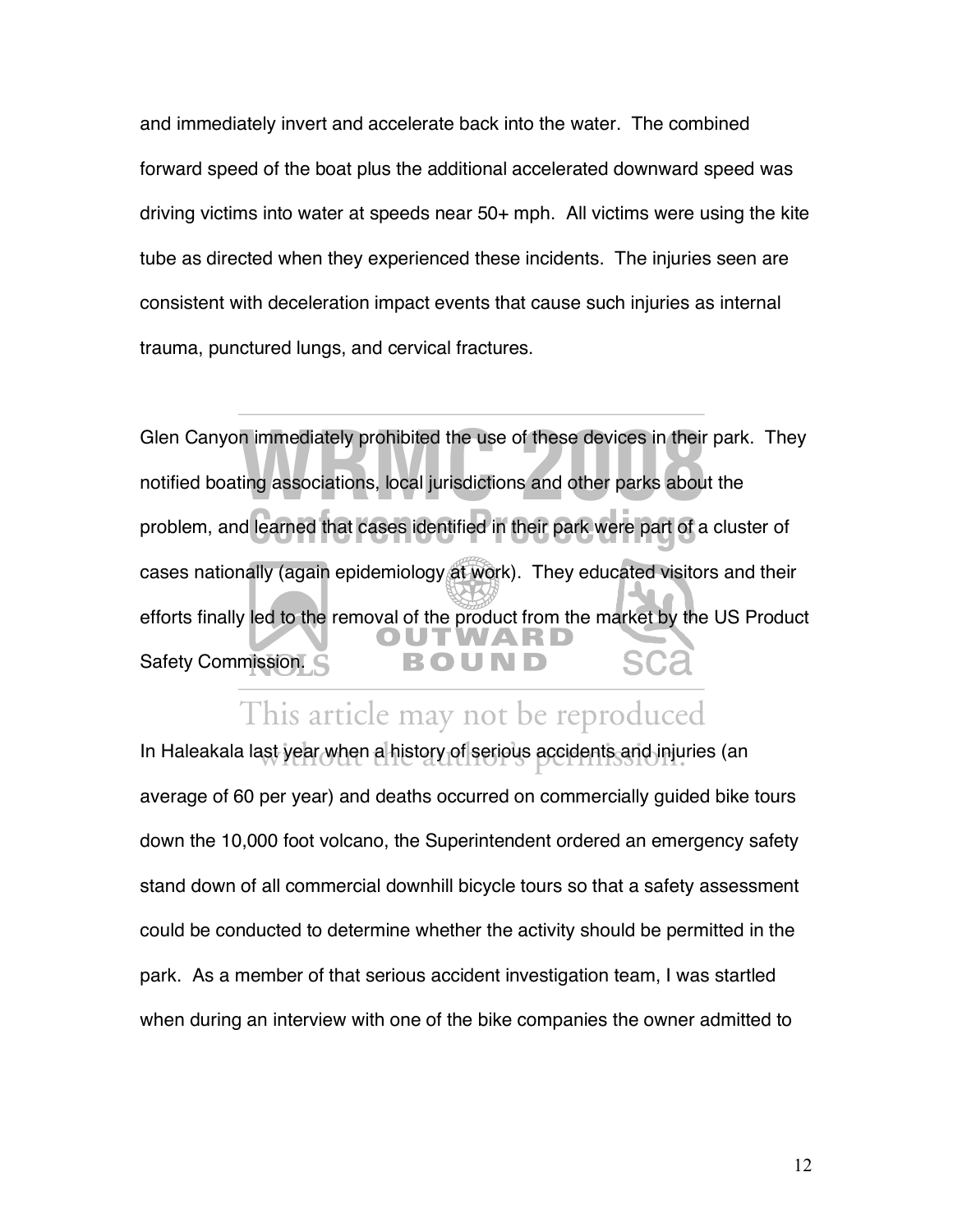not warning visitors about the real risk of the activity until he had collected their fee and gotten the customer to the top of the mountain.

The point is that our visitors should be able to access and enjoy parks in a satisfying way, but they should adhere to warnings, seek out and be informed of risks that the activity they are engaging in may pose.

# **WHAT MORE CAN WE DO?**

My hope is that this Public Risk Management Program will serve to provide increased support to the work our park staff do every day to manage risk. I hope this program can capture lessons learned from your experiences and our own so we can share this best practice with other parks and land management agencies, while assisting parks to target their efforts. I hope to do this by providing support to parks in the form of guidance, tools, a better data collection system for<br>This article may not be reproduced collecting injury data, and providing parks with training and technical input to do hazard assessment and incident investigation. Just a few of the initiatives we have begun in this program have been to: pport to the work our park staff do every day to manage **RE CAN WE DO?**<br>that this Public Risk Management Program will serve to p

- Conduct better data collection and analysis of injuries to scope the problem and target efforts more effectively;
- Conduct an assessment of injury-related tort claims to understand the magnitude of torts, the economic cost to the NPS and the Federal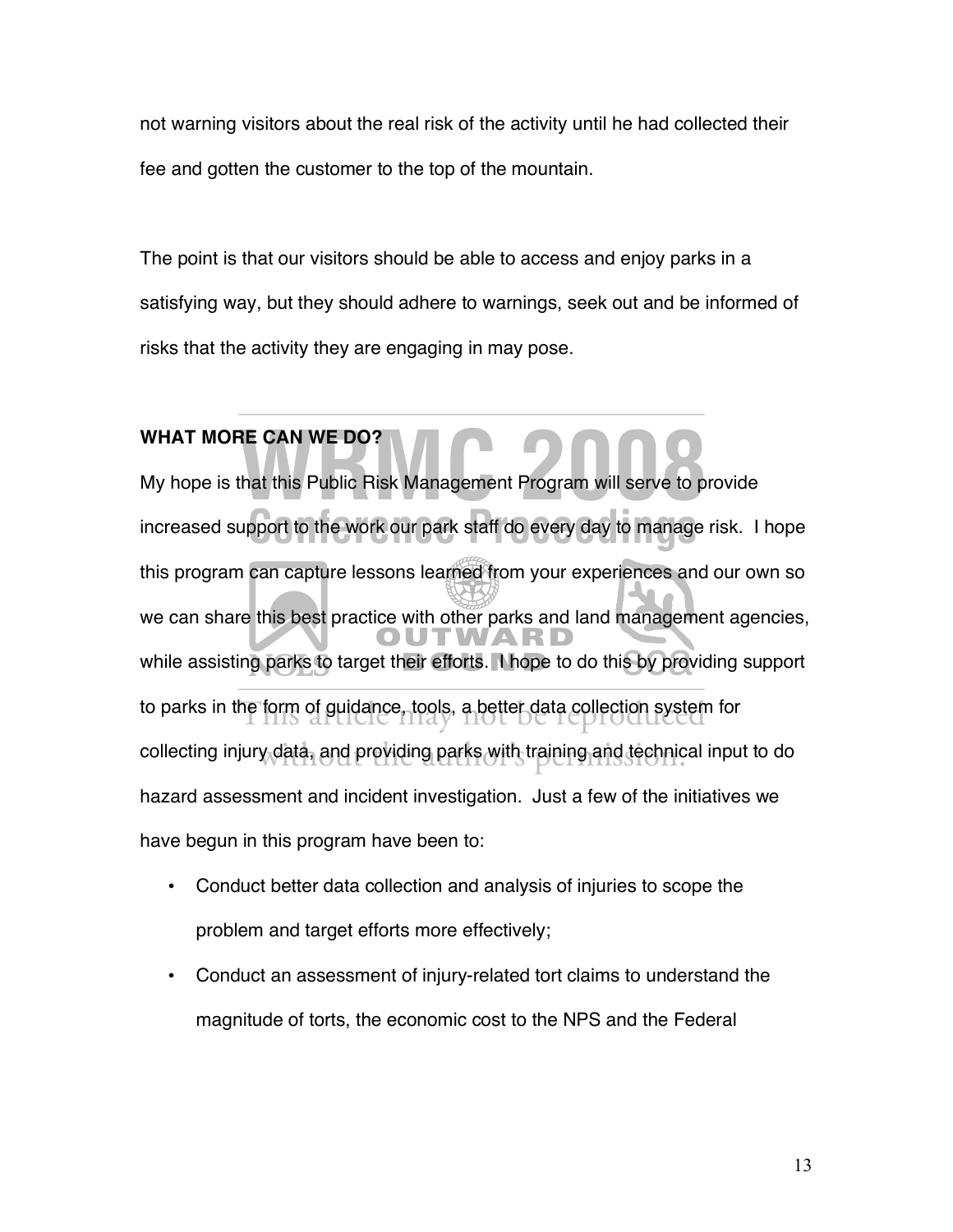Government, identify trends and patterns and contributing factors that may provide lessons learned for future prevention.

- Build Internship/ Student fellowship Program to assist the program to establish innovative interventions, capture best practice, evaluate efforts and build a cadre of future outdoor leaders who understand how to manage risk. We have already placed three students in risk management projects. We are now working on an effort with the Student Conservation Association to build on this program.
- Networking with our federal partners: Last year we established the Interagency Working Group for Visitor Safety on Federal Lands and Waterways comprised of all federal recreational land management agencies to identify opportunities to collaborate to enhance our injury prevention. Participants include the Bureau of Land Management, The Bureau of Reclamation, the Bureau of Indian Affairs, Fish and Wildlife, the **Reclamation**, the Reclamation of the Reclamation of the Reclamation of the Reclamation of the Reclamation of the Reclamation of the Reclamation o US Forest Service, The US Coast Guard the US Army Gorps of Engineers. We are also building a partnership with the CDC's Division of Unintentional Injury Prevention, the Associate Director of that Division is here with us this week, Dr. David Sleet. Dr. Sleet is also a member of the Interagency Working Group representing the CDC. My colleagues at all of these agencies would have liked to have been here to meet you and asked me to send their regards. gency Working Group for Visitor Safety on Federal Lan ciation to build on this program.<br>orking with our federal partners: Last year we establishe